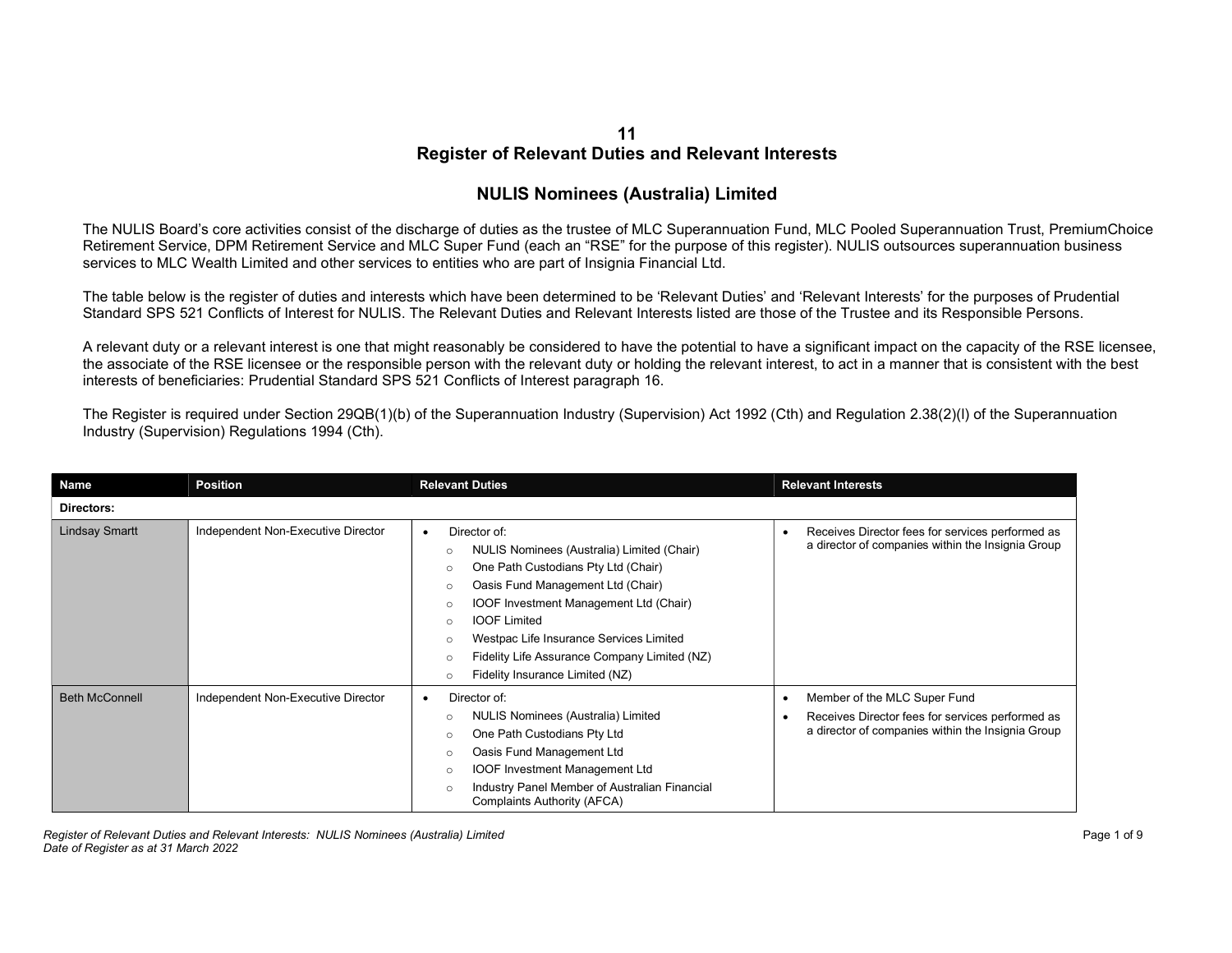| <b>Name</b>           | <b>Position</b>                    | <b>Relevant Duties</b>                                                                                                                                                                                                                                                                                                   | <b>Relevant Interests</b>                                                                                                                                                            |
|-----------------------|------------------------------------|--------------------------------------------------------------------------------------------------------------------------------------------------------------------------------------------------------------------------------------------------------------------------------------------------------------------------|--------------------------------------------------------------------------------------------------------------------------------------------------------------------------------------|
| <b>Steve Schubert</b> | Independent Non-Executive Director | Director of:<br>$\bullet$<br>NULIS Nominees (Australia) Limited<br>$\circ$<br>One Path Custodians Pty Ltd<br>$\circ$<br>Oasis Fund Management Ltd<br>$\circ$<br><b>IOOF Investment Management Ltd</b><br>$\circ$                                                                                                         | Receives Director fees for services performed as<br>$\bullet$<br>a director of companies within the Insignia Group                                                                   |
| <b>Annette King</b>   | Independent Non-Executive Director | Director of:<br>$\bullet$<br>NULIS Nominees (Australia) Limited<br>$\circ$<br>One Path Custodians Pty Ltd<br>$\circ$<br>Oasis Fund Management Ltd<br>$\circ$<br><b>IOOF Investment Management Ltd</b><br>$\circ$<br>The Institute of Actuaries of Australia (Member/Director)<br>$\circ$<br>AICD's APRA Forum<br>$\circ$ | Receives Director fees for services performed as<br>$\bullet$<br>a director of companies within the Insignia Group                                                                   |
| Jane Harvey           | Independent Non-Executive Director | Director of:<br>$\bullet$<br>NULIS Nominees (Australia) Limited<br>$\circ$<br>One Path Custodians Pty Ltd<br>$\circ$<br>Oasis Fund Management Ltd<br>$\circ$<br><b>IOOF Investment Management Ltd</b><br>$\circ$                                                                                                         | Ownership interests in Insignia Financial Limited<br>$\bullet$<br>Receives Director fees for services performed as<br>$\bullet$<br>a director of companies within the Insignia Group |
| Karen Gibson          | Independent Non-Executive Director | Director of:<br>$\bullet$<br>NULIS Nominees (Australia) Limited<br>$\circ$<br>One Path Custodians Pty Ltd<br>$\circ$<br>Oasis Fund Management Ltd<br>$\circ$<br><b>IOOF Investment Management Ltd</b><br>$\circ$                                                                                                         | Receives Director fees for services performed as<br>$\bullet$<br>a director of companies within the Insignia Group                                                                   |
| <b>Andrew Bloore</b>  | Non-Executive Director             | Director of:<br>$\bullet$<br>NULIS Nominees (Australia) Limited<br>$\circ$<br>One Path Custodians Pty Ltd<br>$\circ$<br>Oasis Fund Management Ltd<br>$\circ$<br><b>IOOF Investment Management Ltd</b><br>$\circ$<br>Insignia Financial Limited<br>$\circ$                                                                | Ownership interests in Insignia Financial Limited<br>$\bullet$<br>Receives Director fees for services performed as<br>$\bullet$<br>a director of companies within the Insignia Group |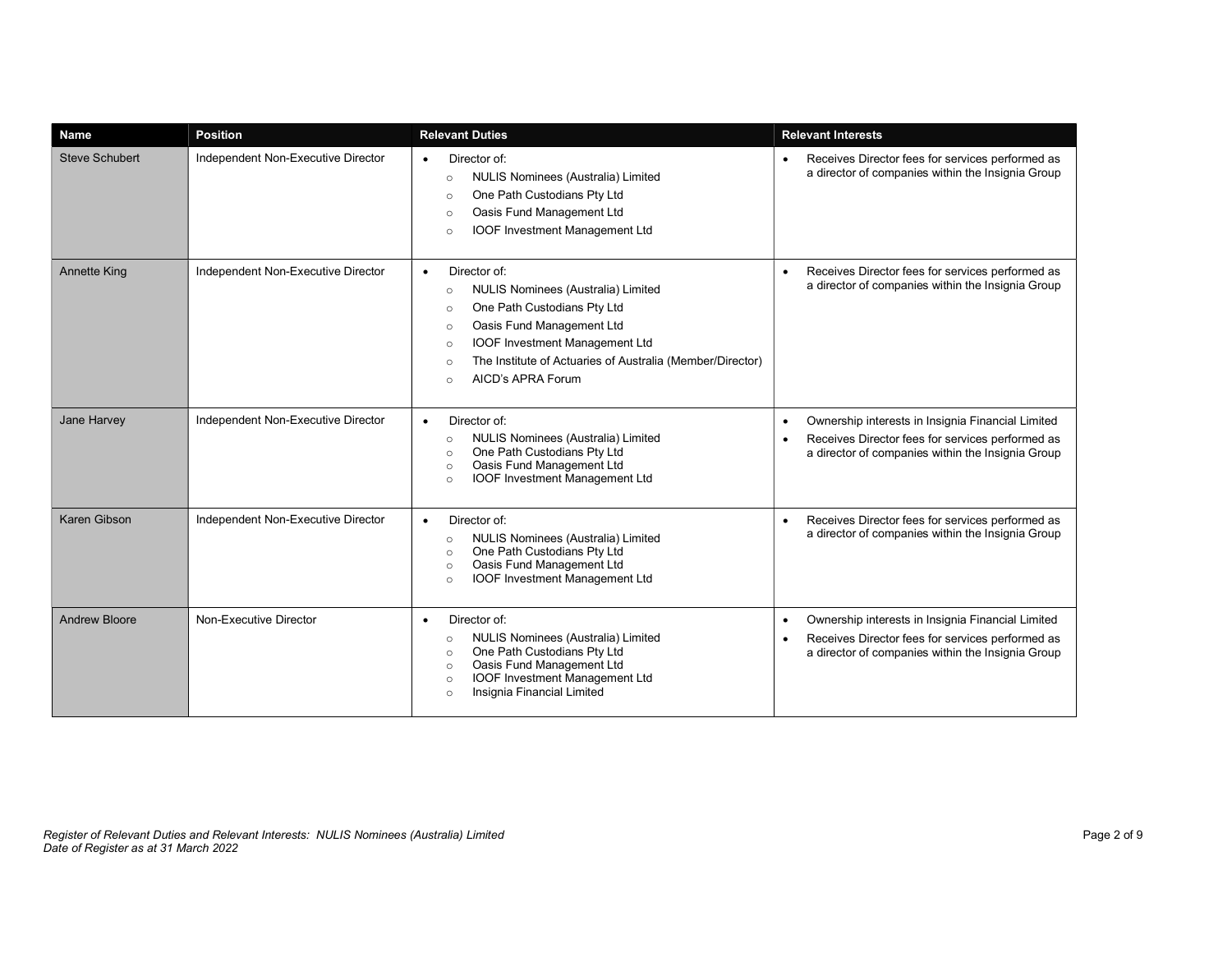| Internal Responsible Persons: |                                           |                                                                                                                                                                                                                                                                                                                             |                                                                                                                                                                                                                                   |  |
|-------------------------------|-------------------------------------------|-----------------------------------------------------------------------------------------------------------------------------------------------------------------------------------------------------------------------------------------------------------------------------------------------------------------------------|-----------------------------------------------------------------------------------------------------------------------------------------------------------------------------------------------------------------------------------|--|
| Sarah Burley                  | <b>Chief Member Officer</b>               | Employee of IOOF Service Co PTY Limited<br>$\bullet$<br>Responsible Person of:<br>$\bullet$<br>Oasis Fund Management Ltd<br>$\circ$<br>NULIS Nominees (Australia) Limited<br>$\circ$<br><b>OnePath Custodians Limited</b><br>$\circ$<br><b>IOOF Investment Management Limited</b><br>$\circ$                                | Eligible for Insignia Financial Ltd short-term<br>$\bullet$<br>employee incentive plans<br>Member of AustralianSuper Accumulation Super<br>Account<br>Member of IOOF Portfolio Service<br>$\bullet$<br><b>Superannuation Fund</b> |  |
| Cangie Matera                 | Head of Governance & Company<br>Secretary | Company Secretary of:<br>$\bullet$<br>NULIS Nominees (Australia) Limited<br>$\circ$<br>PFS Nominees Pty Limited<br>$\circ$<br><b>MLC Nominees Pty Limited</b><br>$\circ$<br>Employee of MLC Wealth Limited a wholly owned subsidiary<br>$\bullet$<br>of Insignia Financial Ltd                                              | Eligible for Insignia Financial Ltd employee<br>$\bullet$<br>discretionary incentive plans<br>Member of the MLC Super Fund                                                                                                        |  |
| Leah Perez                    | <b>Company Secretary</b>                  | Company Secretary of:<br>$\bullet$<br>NULIS Nominees (Australia) Limited<br>$\circ$<br>PFS Nominees Pty Limited<br>$\circ$<br><b>MLC Nominees Pty Limited</b><br>$\circ$<br>Employee of MLC Wealth Limited a wholly owned subsidiary<br>$\bullet$<br>of Insignia Financial Ltd                                              | Eligible for Insignia Financial Ltd employee<br>$\bullet$<br>discretionary incentive plans<br>Member of the MLC Super Fund (Plum Super)<br>$\bullet$                                                                              |  |
| Jonathan Armitage             | Chief Investment Officer (MLC)            | Employee of MLC Wealth Limited a wholly owned subsidiary<br>$\bullet$<br>of Insignia Financial Ltd<br>Responsible Person of:<br>$\bullet$<br>NULIS Nominees (Australia) Limited<br>$\circ$<br><b>MLC Asset Management Ltd</b><br>$\circ$                                                                                    | Member of the MLC Super Fund<br>$\bullet$<br>Eligible for Insignia Financial Ltd employee<br>$\bullet$<br>discretionary incentive plans                                                                                           |  |
| Lorna Stewart                 | <b>Chief Risk Officer</b>                 | Employee of IOOF Service Co PTY Limited<br>$\bullet$<br>Responsible Person of:<br>$\bullet$<br>Oasis Fund Management Ltd<br>$\circ$<br><b>OnePath Custodians Limited</b><br>$\circ$<br><b>IOOF Investment Management Limited</b><br>$\Omega$<br><b>IOOF Ltd</b><br>$\circ$<br>NULIS Nominees (Australia) Limited<br>$\circ$ | Eligible for Insignia Financial Ltd executive<br>$\bullet$<br>incentive plan                                                                                                                                                      |  |
| <b>Renato Mota</b>            | <b>Chief Executive Officer</b>            | Employee of IOOF Service Co PTY Limited<br>$\bullet$<br>Director of:<br>$\bullet$<br>Actuate Alliance Services Pty Limited<br>$\circ$<br><b>Bridges Financial Services Pty Limited</b><br>$\circ$<br><b>Bridges Financial Services Group Pty Limited</b><br>$\circ$                                                         | Ownership interests in Insignia Financial Ltd<br>$\bullet$<br>Eligible for Insignia Financial Ltd executive<br>$\bullet$<br>incentive plan<br>Member of IOOF Portfolio Service<br>$\bullet$<br><b>Superannuation Fund</b>         |  |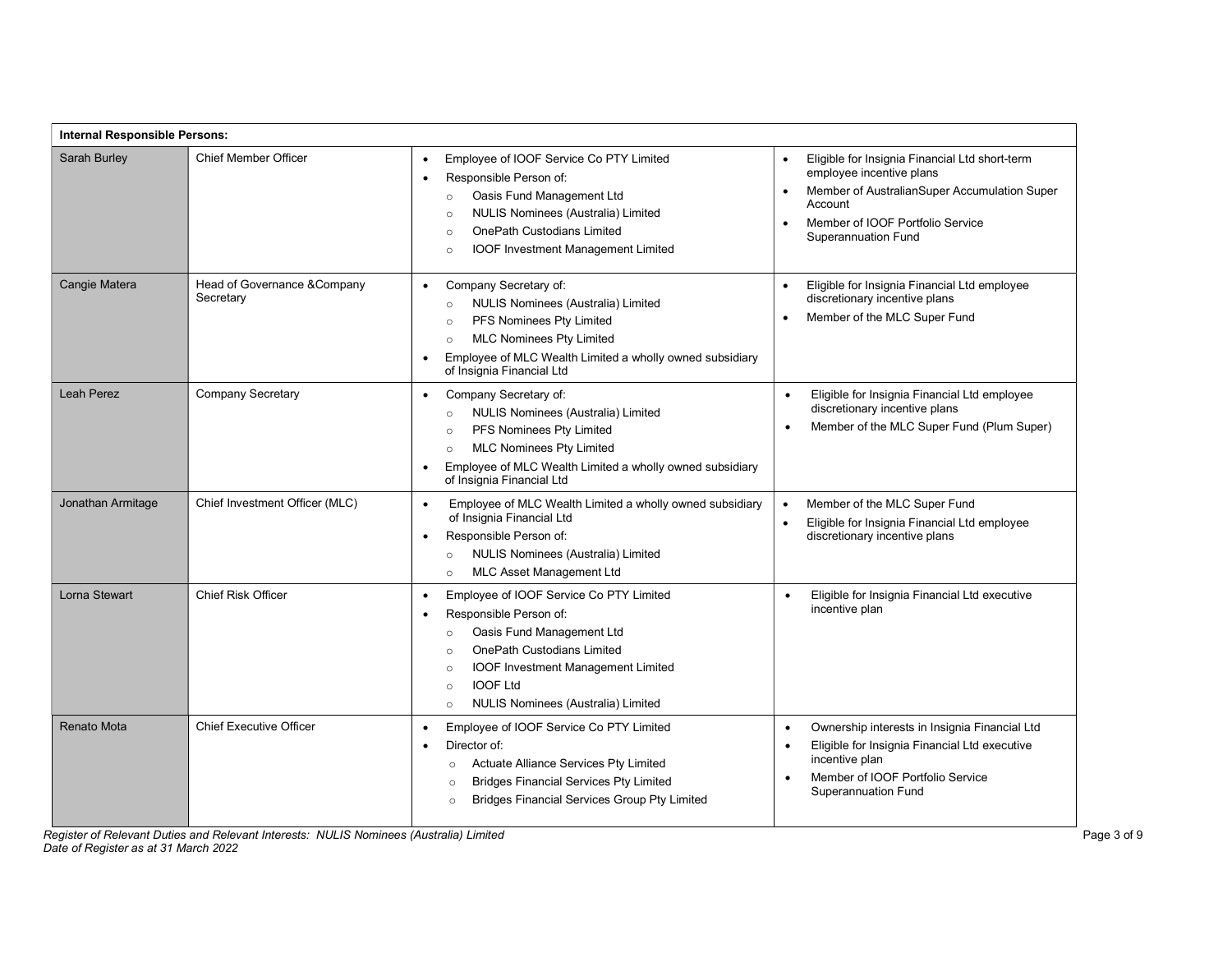|                       |                                      | <b>Consultum Financial Advisers Pty Limited</b><br>$\circ$<br>Insignia Financial Ltd<br>$\circ$<br>IOOF Service Co Pty Limited<br>$\circ$<br>OnePath Administration Pty Limited<br>$\circ$<br><b>MLC Wealth Limited</b><br>$\circ$<br>Responsible Person of:<br>٠<br>Oasis Fund Management Ltd<br>$\circ$<br><b>IOOF Investment Management Limited</b><br>$\circ$<br>OnePath Custodians Pty Limited<br>$\circ$<br>NULIS Nominees (Australia) Limited<br>$\circ$                                                 |                                                                                                                                                                                                                                                                                                                                                                    |
|-----------------------|--------------------------------------|-----------------------------------------------------------------------------------------------------------------------------------------------------------------------------------------------------------------------------------------------------------------------------------------------------------------------------------------------------------------------------------------------------------------------------------------------------------------------------------------------------------------|--------------------------------------------------------------------------------------------------------------------------------------------------------------------------------------------------------------------------------------------------------------------------------------------------------------------------------------------------------------------|
| <b>Frank Lombardo</b> | Chief Operating & Technology Officer | Employee of IOOF Service Co PTY Limited<br>$\bullet$<br>Director of:<br>$\bullet$<br>Oasis Asset Management Limited<br>$\circ$<br>OnePath Administration Pty Limited<br>$\circ$<br>Association of Superannuation Funds of Australia<br>$\circ$<br><b>MLC Wealth Ltd</b><br>$\circ$<br>Responsible Person of:<br>٠<br>Oasis Fund Management Ltd<br>$\circ$<br>OnePath Custodians Pty Limited<br>$\circ$<br><b>IOOF Investment Management Limited</b><br>$\circ$<br>NULIS Nominees (Australia) Limited<br>$\circ$ | Ownership interests Insignia Financial Ltd<br>Eligible for Insignia Financial executive plan<br>Member of IOOF Portfolio Service<br>Superannuation Fund.                                                                                                                                                                                                           |
| <b>Mark Oliver</b>    | <b>Chief Distribution Officer</b>    | Employee of IOOF Service Co PTY Limited<br>$\bullet$<br>Director of:<br>٠<br>Oasis Asset Management Limited<br>$\circ$<br>OnePath Administration Pty Limited<br>$\circ$<br><b>MLC Wealth Ltd</b><br>$\circ$<br>IOOF Service Co Pty Limited<br>$\circ$<br>Responsible Person of:<br>Oasis Fund Management Ltd<br>$\circ$<br>OnePath Custodians Pty Limited<br>$\circ$<br>NULIS Nominees (Australia) Limited<br>$\circ$                                                                                           | Ownership interests in Insignia Financial Limited<br>and substantial personal holding in BlackRock<br>US Listed Common Stock (NYSE: BLK).<br>Eligible for Insignia Financial Ltd executive<br>incentive plan<br>Member of IOOF Portfolio Service<br>$\bullet$<br>Superannuation Fund<br>Spouse is a member of IOOF Portfolio Service<br><b>Superannuation Fund</b> |
| <b>Adrian Gore</b>    | <b>GM Group Internal Audit</b>       | Employee of IOOF Service Co PTY Limited<br>$\bullet$<br>Responsible Person of:<br>٠<br>NULIS Nominees (Australia) Limited<br>$\circ$                                                                                                                                                                                                                                                                                                                                                                            | Eligible for Insignia Financial Ltd discretionary<br>bonus                                                                                                                                                                                                                                                                                                         |
| <b>Chris Weldon</b>   | <b>Chief Transformation Officer</b>  | Employee of IOOF Service Co PTY Limited<br>$\bullet$<br>Responsible Person of:<br><b>NULIS Nominees (Australia) Limited</b><br>$\circ$                                                                                                                                                                                                                                                                                                                                                                          | Eligible for Insignia Financial Ltd executive<br>$\bullet$<br>incentive plan<br>Ownership interests in Insignia Financial Ltd                                                                                                                                                                                                                                      |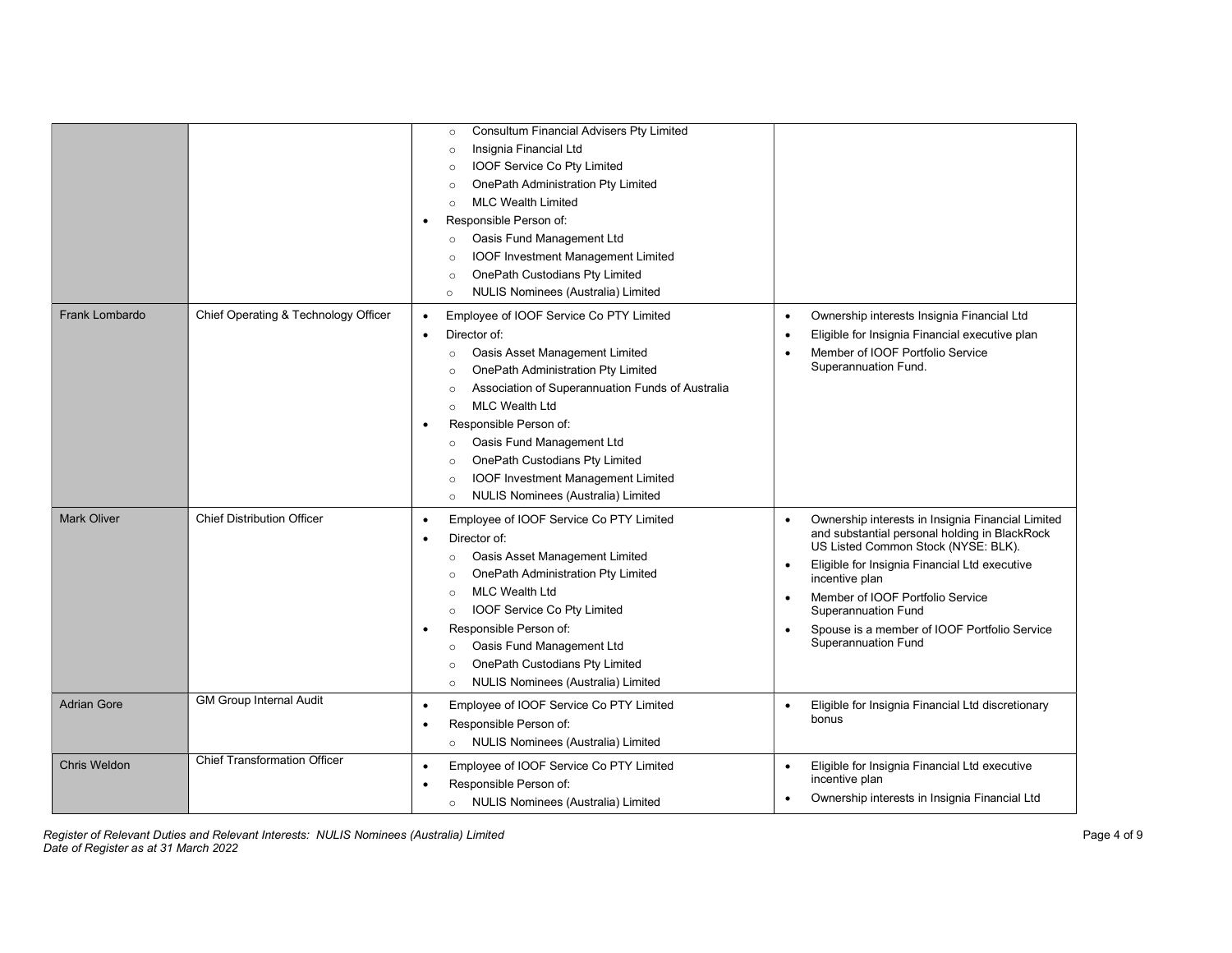|                                      |                                |                                                                                                                                                                                                                                                                                                                                                                                                                                                                                                                                                                                                                           | Member of the MLC Superannuation Fund<br>$\bullet$                              |
|--------------------------------------|--------------------------------|---------------------------------------------------------------------------------------------------------------------------------------------------------------------------------------------------------------------------------------------------------------------------------------------------------------------------------------------------------------------------------------------------------------------------------------------------------------------------------------------------------------------------------------------------------------------------------------------------------------------------|---------------------------------------------------------------------------------|
|                                      |                                |                                                                                                                                                                                                                                                                                                                                                                                                                                                                                                                                                                                                                           | Member of the IOOF Portfolio Service<br>$\bullet$<br><b>Superannuation Fund</b> |
| <b>David Chalmers</b>                | <b>Chief Financial Officer</b> | Employee of IOOF Service Co PTY Limited<br>$\bullet$<br>Director of:<br><b>Bridges Financial Services Pty Limited</b><br>$\circ$<br>Consultum Financial Advisers Pty Limited<br>$\circ$<br><b>MLC Wealth Limited</b><br>$\circ$<br>Responsible Person of:<br>$\bullet$<br>Oasis Fund Management Ltd<br>$\circ$<br>OnePath Custodians Pty Limited<br>$\circ$<br><b>IOOF Investment Management Limited</b><br>$\circ$<br>NULIS Nominees (Australia) Limited<br>$\circ$                                                                                                                                                      | Eligible for Insignia Financial Ltd executive<br>$\bullet$<br>incentive plan    |
| <b>External Responsible Persons:</b> |                                |                                                                                                                                                                                                                                                                                                                                                                                                                                                                                                                                                                                                                           |                                                                                 |
| Diane Somerville                     | <b>RSE Actuary</b>             | RSE Actuary for sub-plans of MLC Super Fund, as<br>$\bullet$<br>determined by the Trustee<br>Consultant to employer sponsors of sub plans of MLC Super<br>$\bullet$<br>Fund<br>Employee of Deloitte Services Pty Limited<br>$\bullet$                                                                                                                                                                                                                                                                                                                                                                                     | No relevant interests declared<br>$\bullet$                                     |
| David O'Keefe                        | <b>RSE Actuary</b>             | Director of:<br>$\bullet$<br><b>ALEA Actuarial Consulting Pty Limited</b><br>$\circ$<br>Employee of ALEA Actuarial Consulting Pty Limited<br>$\bullet$<br>Consultant to employer sponsors of sub plans of MLC Super<br>$\bullet$<br>Fund.<br>RSE Actuary for sub-plans of:<br>$\bullet$<br><b>MLC Super Fund</b><br>$\circ$<br><b>Retirement Portfolio Services Fund</b><br>$\circ$<br>RSE Actuary of:<br>$\bullet$<br>Mercer Superannuation Trust<br>$\circ$<br><b>Super Directions Fund</b><br>$\circ$<br><b>REST</b><br>$\circ$<br>Standalone funds for Corporate Combined<br>$\circ$<br>Superannuation Limited (CCSL) | No relevant interests declared<br>$\bullet$                                     |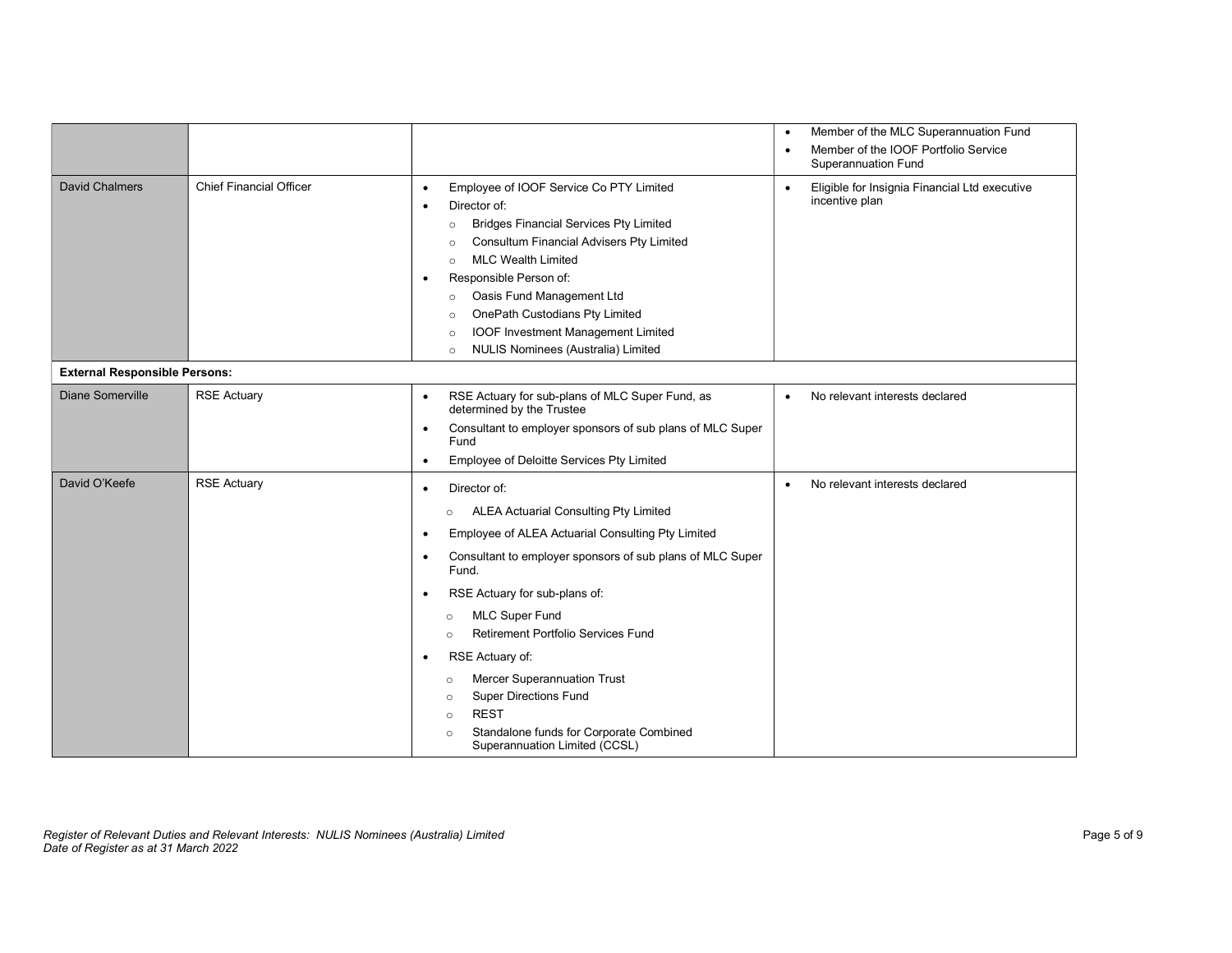| Nicholas Wilkinson    | <b>RSE Actuary</b> | RSE Actuary for sub plans of MLC Super Fund, as<br>$\bullet$<br>determined by the Trustee.<br>Consultant to employer sponsors of sub plans of MLC Super<br>$\bullet$ | No relevant interests declared<br>$\bullet$ |
|-----------------------|--------------------|----------------------------------------------------------------------------------------------------------------------------------------------------------------------|---------------------------------------------|
|                       |                    | Fund.<br>Employee of Towers Watson Australia Pty Limited.<br>$\bullet$                                                                                               |                                             |
|                       |                    |                                                                                                                                                                      |                                             |
| <b>Phil Patterson</b> | <b>RSE Actuary</b> | RSE Actuary for sub-plans of MLC Super Fund, as<br>$\bullet$<br>determined by the Trustee.                                                                           | No relevant interests declared<br>$\bullet$ |
|                       |                    | Consultant to employer sponsors of sub plans of MLC Super<br>$\bullet$<br>Fund.                                                                                      |                                             |
|                       |                    | Employee of Towers Watson Australia Pty Limited.<br>$\bullet$                                                                                                        |                                             |
|                       |                    | Consultant to Insignia Financial Ltd<br>$\bullet$<br>Independent group insurance pricing for some legacy<br>$\bullet$                                                |                                             |
|                       |                    | Mastertrust Insignia Financial Ltd products                                                                                                                          |                                             |
| Nerida Seccombe       | <b>RSE Actuary</b> | RSE Actuary and superannuation consultant for NULIS and<br>$\bullet$<br>sub-plans of MLC Super Fund, as determined by the<br>Trustee.                                | No relevant interests declared              |
|                       |                    | Consultant to employer sponsors of sub plans of MLC Super<br>$\bullet$<br>Fund.                                                                                      |                                             |
|                       |                    | Director of:<br>$\bullet$                                                                                                                                            |                                             |
|                       |                    | the Heron Partnership Pty Limited<br>$\circ$                                                                                                                         |                                             |
| <b>Tracy Polldore</b> | <b>RSE Actuary</b> | RSE Actuary for sub-plans of:<br>$\bullet$                                                                                                                           | No relevant interests declared<br>$\bullet$ |
|                       |                    | <b>MLC Super Fund</b><br>$\circ$<br><b>Retirement Portfolio Services Fund</b><br>$\circ$                                                                             |                                             |
|                       |                    | Consultant to employer sponsors of sub-plans of:<br>$\bullet$                                                                                                        |                                             |
|                       |                    | MLC Super Fund.<br>$\circ$                                                                                                                                           |                                             |
|                       |                    | <b>Retirement Portfolio Services</b><br>$\circ$                                                                                                                      |                                             |
|                       |                    | Employee of Towers Watson Australia Pty Limited.                                                                                                                     |                                             |
|                       |                    | Director of:<br>$\bullet$<br>WyComp Pty Ltd<br>$\circ$                                                                                                               |                                             |
| <b>Andrew West</b>    | <b>RSE Actuary</b> | RSE Actuary for sub-plans of MLC Super Fund, as<br>$\bullet$                                                                                                         | No relevant interests declared<br>$\bullet$ |
|                       |                    | determined by the Trustee.                                                                                                                                           |                                             |
|                       |                    | Consultant to employer sponsors of sub-plans of MLC Super<br>$\bullet$<br>Fund.                                                                                      |                                             |
|                       |                    | Employee of Towers Watson Australia Pty Limited.<br>$\bullet$                                                                                                        |                                             |
|                       |                    |                                                                                                                                                                      |                                             |
| Nicholas Callil       | <b>RSE Actuary</b> | RSE Actuary for sub-plans of MLC Super Fund, as<br>$\bullet$<br>determined by the Trustee.                                                                           | No relevant interests declared<br>$\bullet$ |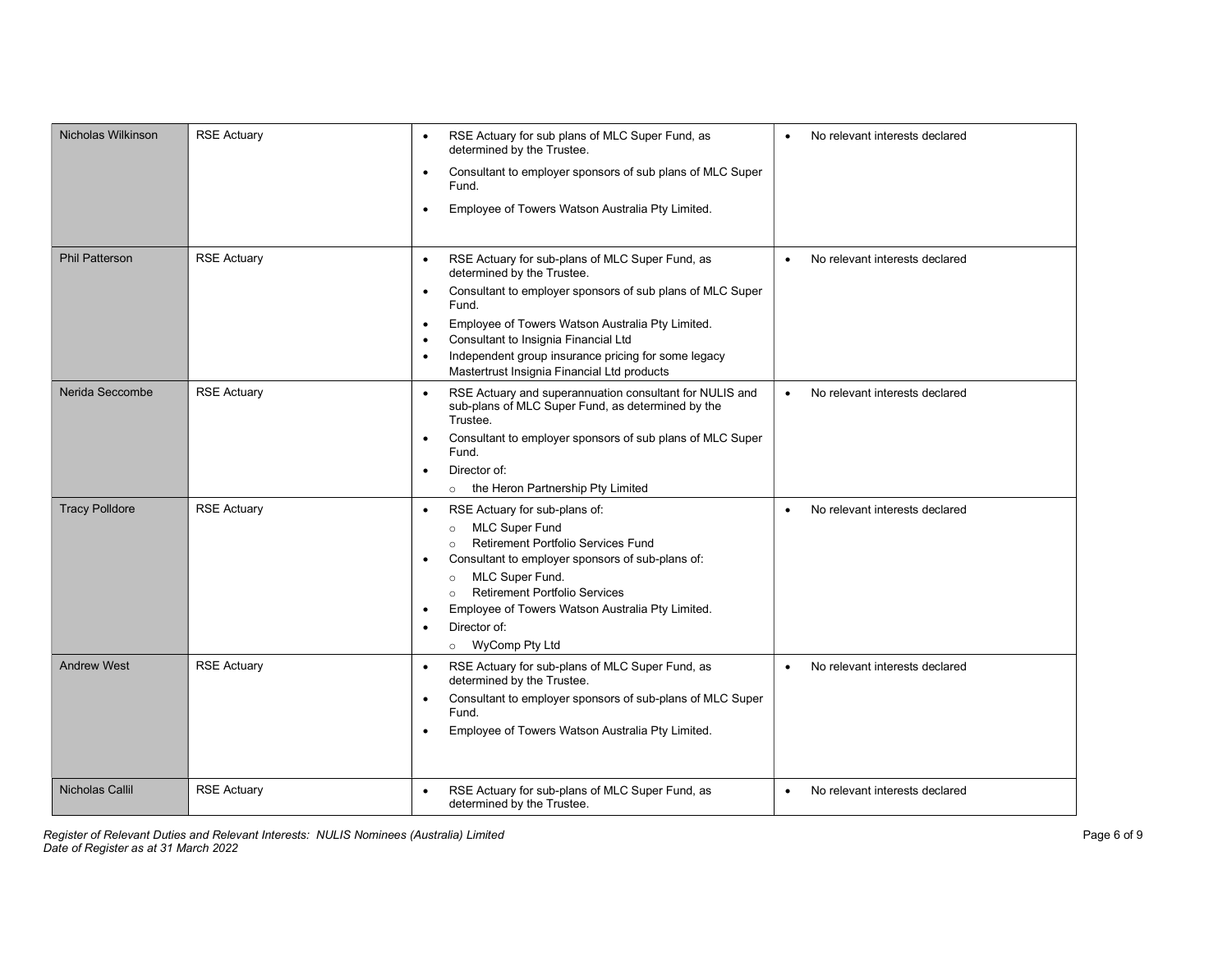|                            |                    | Consultant to employer sponsors of sub-plans of MLC Super<br>$\bullet$<br>Fund.<br>Senior employee of Towers Watson Australia Pty Limited.<br>$\bullet$                                                                                                                                                                                                                                                                                                                                             |                                             |
|----------------------------|--------------------|-----------------------------------------------------------------------------------------------------------------------------------------------------------------------------------------------------------------------------------------------------------------------------------------------------------------------------------------------------------------------------------------------------------------------------------------------------------------------------------------------------|---------------------------------------------|
| <b>Mark Nelson</b>         | <b>RSE Actuary</b> | RSE Actuary for sub plans of MLC Super Fund, as<br>$\bullet$<br>determined by the Trustee<br>RSE Actuary for:<br>$\bullet$<br>sub-plans of IOOF Portfolio Services Fund;<br>$\circ$<br>sub-plans of Mercer Super Trust;<br>$\circ$<br>sub-plans of Super Directors Fund (AMP);<br>$\circ$<br>Equipsuper; and<br>$\circ$<br>Holden Employees Superannuation Fund<br>$\circ$<br>Consultant to employer sponsors of sub plans of MLC Super<br>٠<br>Fund<br>Employee of Mercer (Australia)<br>$\bullet$ | No relevant interests declared              |
| <b>Mark Samuels</b>        | <b>RSE Actuary</b> | RSE Actuary for sub plans of MLC Super Fund, as<br>$\bullet$<br>determined by the Trustee<br>Consultant to employer sponsors of sub plans of MLC Super<br>$\bullet$<br>Fund<br>Employee of Mercer (Australia)<br>$\bullet$<br>RSE Actuary to other RSEs which are competitors of MLC<br>$\bullet$<br>Super Fund                                                                                                                                                                                     | No relevant interests declared<br>$\bullet$ |
| <b>Richard Saverimuttu</b> | <b>RSE Actuary</b> | RSE Actuary and superannuation consultant for sub-plans<br>$\bullet$<br>of MLC Super Fund, as determined by the Trustee.<br>Consultant to employer sponsors of sub plans of MLC Super<br>Fund<br>Employee of Towers Watson Australia Pty Limited                                                                                                                                                                                                                                                    | No relevant interests declared              |
| <b>Farah Billimoria</b>    | <b>RSE Actuary</b> | Employee of Towers Watson Australia Pty Ltd<br>$\bullet$<br>RSE Actuary for sub-plans of MLC Super Fund, as<br>determined by the Trustee<br>Consultant to employer sponsors of sub plans of MLC Super<br>$\bullet$<br>Fund                                                                                                                                                                                                                                                                          | No relevant interests declared              |
| <b>Hadas Danziger</b>      | <b>RSE Actuary</b> | Employee of Towers Watson Australia Pty Ltd<br>$\bullet$<br>RSE Actuary for sub-plans of MLC Super Fund, as<br>$\bullet$<br>determined by the Trustee<br>Consultant to employer sponsors of sub plans of MLC Super<br>Fund                                                                                                                                                                                                                                                                          | No relevant interests declared<br>$\bullet$ |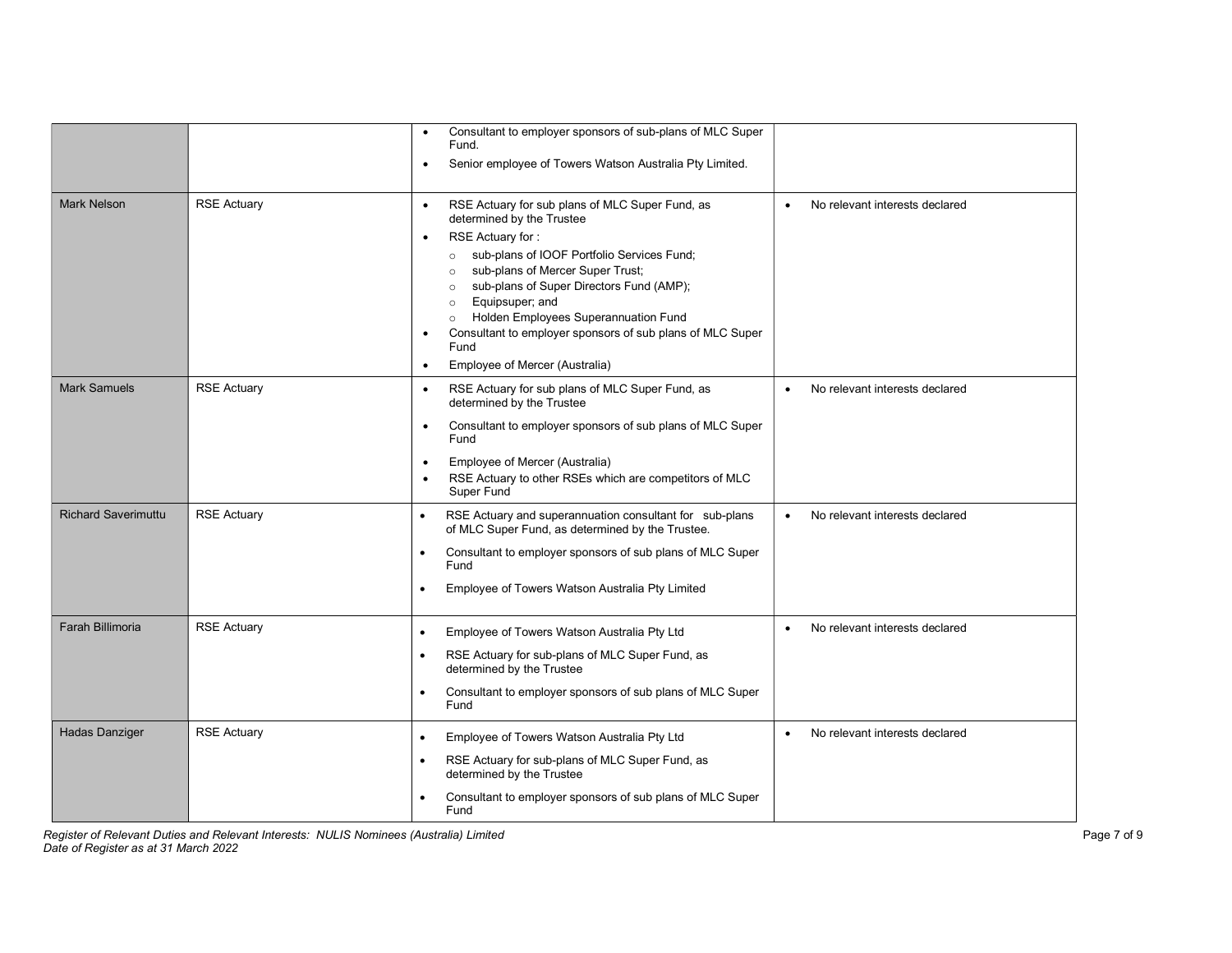| Anthony Chan        | <b>RSE Actuary</b> | Employee of Towers Watson Australia Pty Ltd<br>$\bullet$<br>RSE Actuary for sub-plans of MLC Super Fund, as<br>determined by the Trustee<br>Consultant to employer sponsors of sub plans of MLC Super<br>٠<br>Fund                                                                                                                                                                                                               | No relevant interests declared |
|---------------------|--------------------|----------------------------------------------------------------------------------------------------------------------------------------------------------------------------------------------------------------------------------------------------------------------------------------------------------------------------------------------------------------------------------------------------------------------------------|--------------------------------|
| <b>Chris Porter</b> | <b>RSE Actuary</b> | Employee of Towers Watson Australia Pty Ltd<br>٠<br>RSE Actuary for sub-plans of MLC Super Fund, as<br>determined by the Trustee<br>Consultant to employer sponsors of sub plans of MLC Super<br>Fund<br>Director of WyComp Pty Ltd<br>Alternative Director of Towers Watson Superannuation Pty<br>Ltd                                                                                                                           | No relevant interests declared |
| Chris Wooden        | <b>RSE Auditor</b> | <b>RSE Auditor of:</b><br><b>PremiumChoice Retirement Service</b><br>$\circ$<br><b>DPM Retirement Service</b><br>$\circ$<br><b>MLC Superannuation Fund</b><br>$\circ$<br><b>MLC Pooled Superannuation Trust</b><br>$\circ$<br><b>MLC Super Fund</b><br>$\circ$<br>One Path Custodian PTY Limited<br>$\circ$<br>Oasis Fund Management Limited<br>$\circ$<br><b>IOOF investment Management Limited</b><br>$\circ$<br>Partner, KPMG | No relevant interests declared |